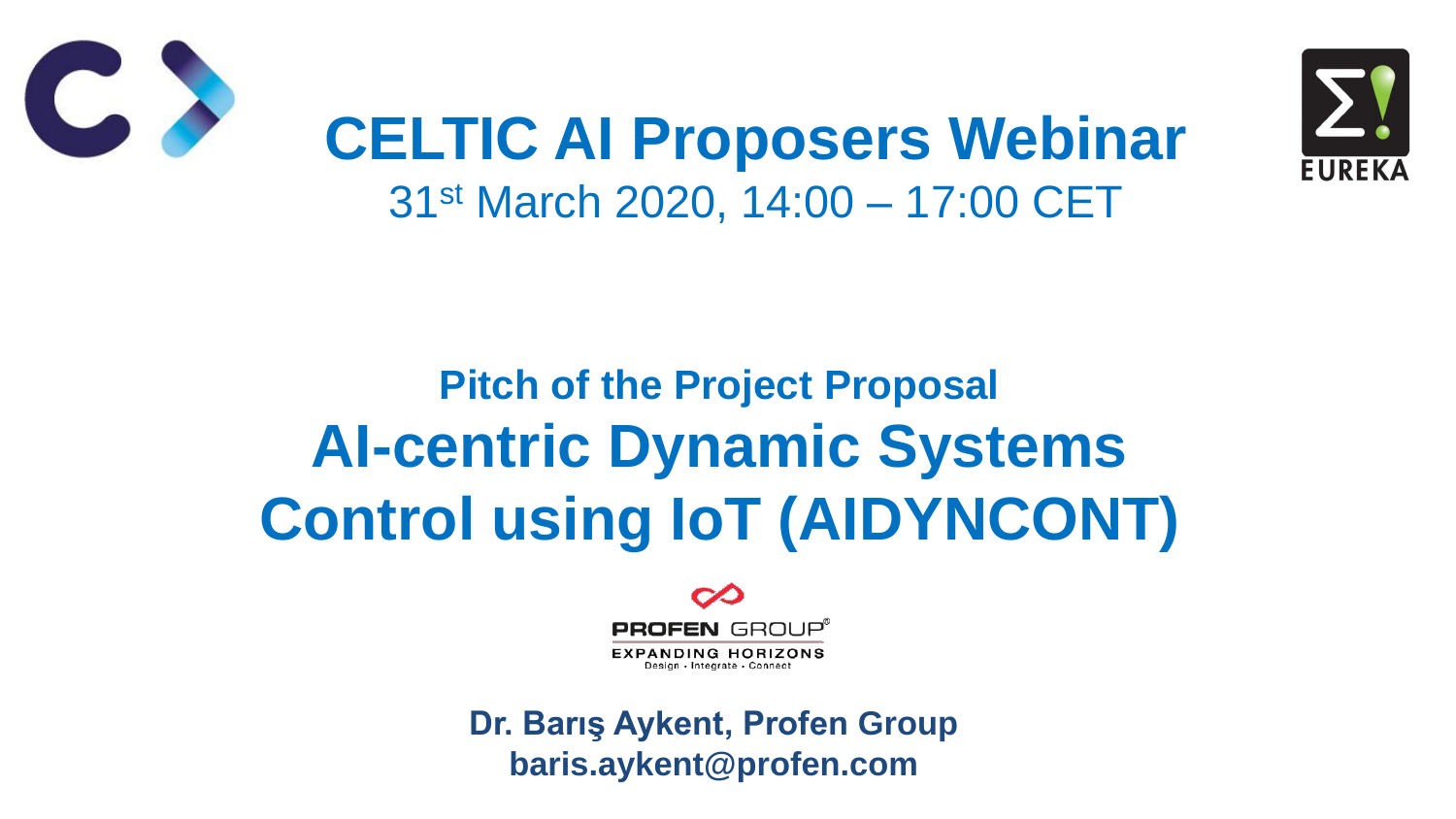

### **Teaser**

#### *Benefits:*

- *AIDYNCONT project will be dealing with AI based control for dynamic systems in order to track them better.*
- *Conventional dynamic systems are operated under control systems such as PID, optimal or adaptive systems.*
- *Nevertheless AI based dynamics control is not one of the commonly/mostly used techniques so far.*
- *It addresses to control the dynamic systems based AI for better tracking that will reduce the real-time based AI control using IoT.*

*investment/operation costs and will increase the accuracy of the dynamic system operation in*

#### *Added values:*

- *Creating a database for similar projects in the future and reducing the number of repetitive errors*
- *Open ECU (electronic control unit)*
- *Dynamic simulator/ CAVE (VR/AR/MR)*
- *Closed loop controller design and comparison with uncontrolled state IoT*

#### *Why should I participate in the project?*

 *The business relevance and the targeted market will be covering the use of ; control algorithms, AI based embedded control, inverse optimal control (IOC) or inverse reinforcement learning (IRL) for open source software and hardware platform developments using IoT.*



AIDYNCONT, Dr. Barış Aykent, Profen Group & baris.aykent@profen.com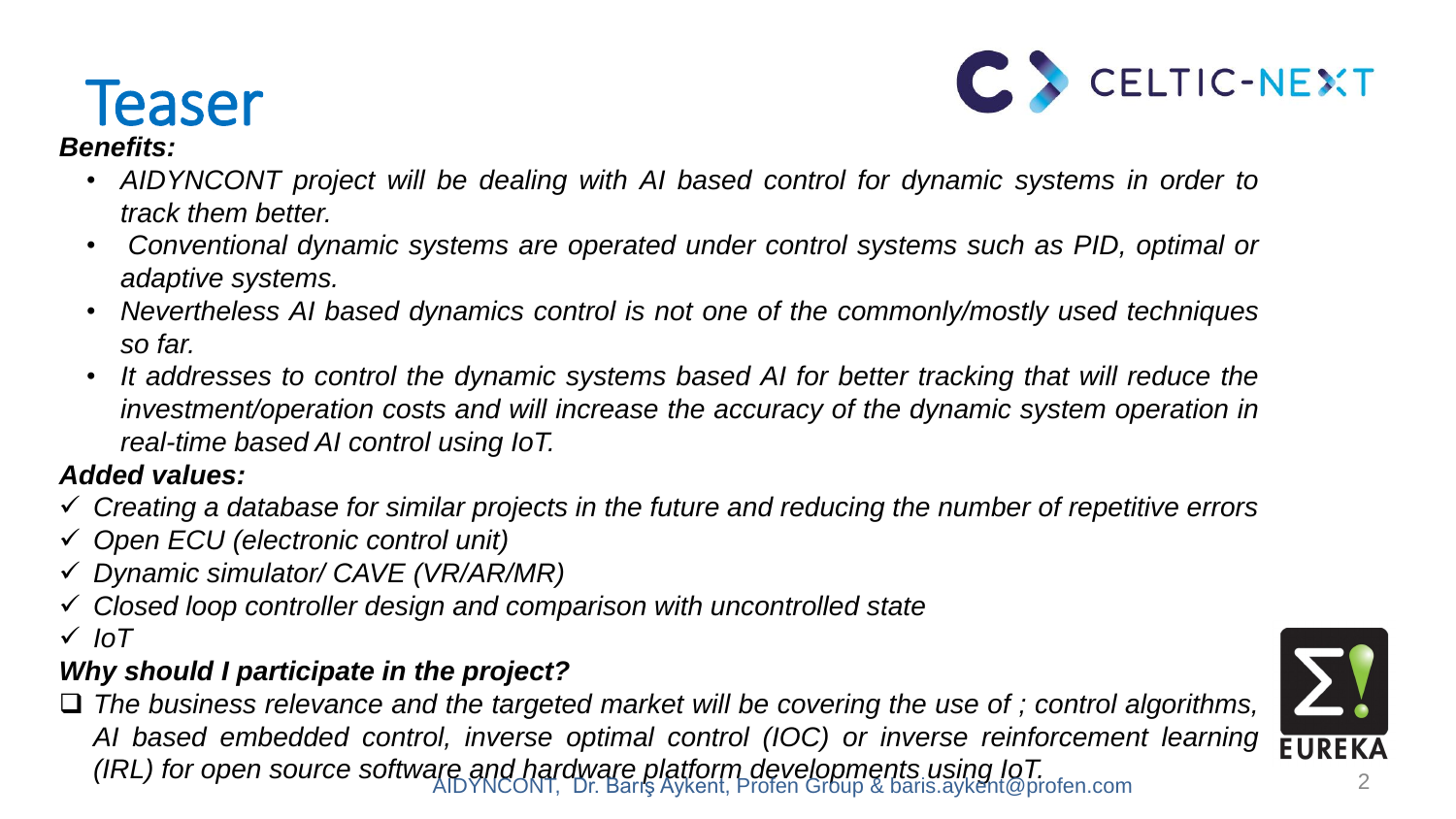# Organisation Profile

- *Profen Group, and its 200 employees within two countries Turkey and UK, provides products, solutions and services for Communications, Defense, Government, Broadcast and Internet industries, with its In-House Research& Development Centers.*
- *It offers a portfolio which comprises communication and information technologies, Satellite Communication, RF receive and processing, control systems, data processing, system integration and satellite teleport operation and data center.*
- *Profen Group shares a set of core values based on integrity, understanding, excellence, creativity, unity and responsibility.*
- *Its beliefs and convictions are core to these values and continue to guide and drive business decisions.*
- *Together with highly qualified engineering staff, being the main driving factor of the company's success, Profen allocates its big portion of income to research and development activities.*

Learn more about Profen Groun at [www.profen.com](http://www.profen.com/) or follow.us.gn Facebook, *LinkedIn, Twitter and our blogs.*



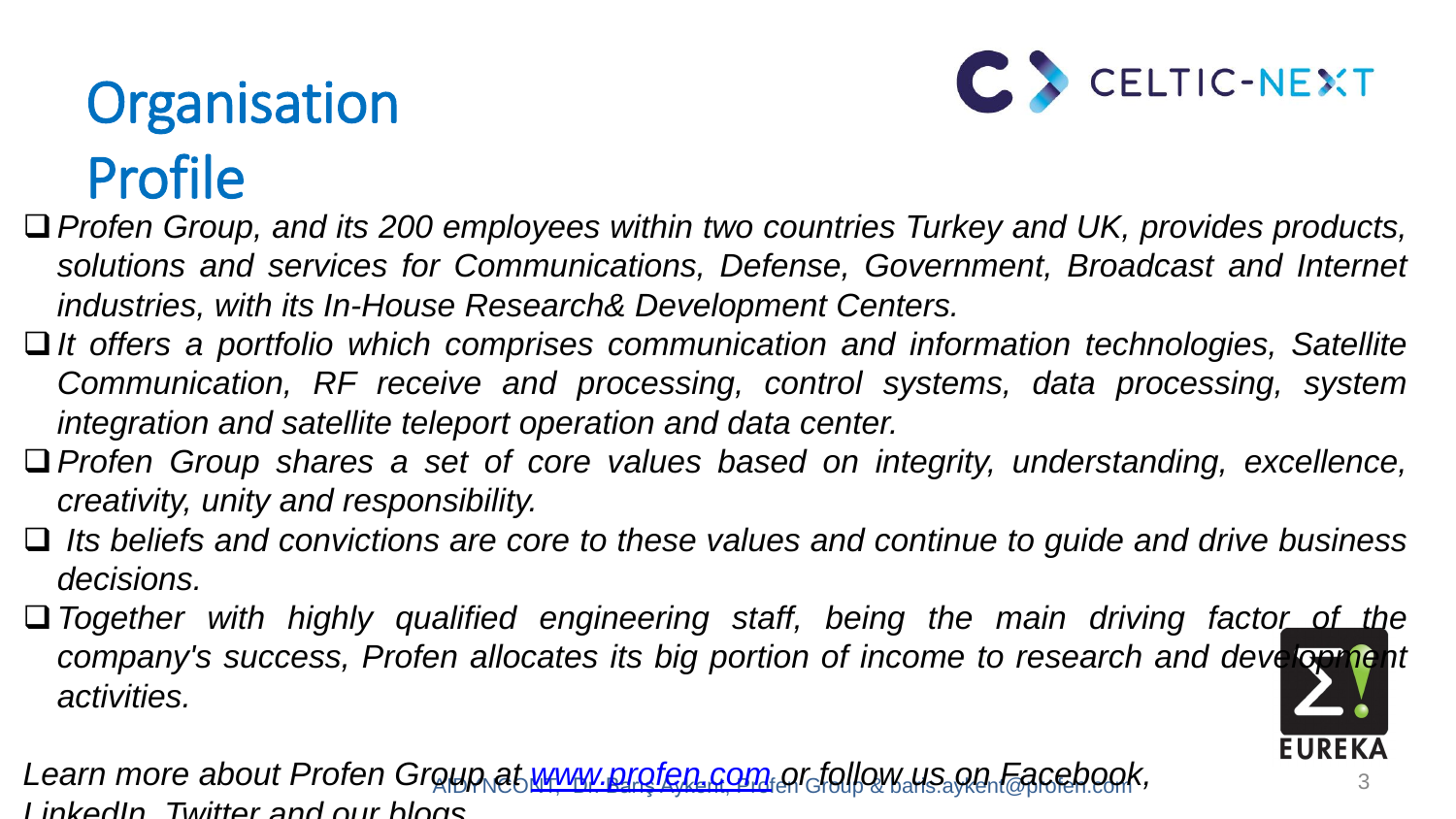# Proposal Introduction

AIDYNCONT, Dr. Barış Aykent, Profen Group & baris.aykent@profen.com 4







- *Methodology: Perspective* 
	- -*Control algorithms*
	- -*AI based embedded control*
	- -*Inverse Optimal Control (IOC) or inverse reinforcement learning (IRL)*
	- -*OpenIMU platform*
	- -*IoT*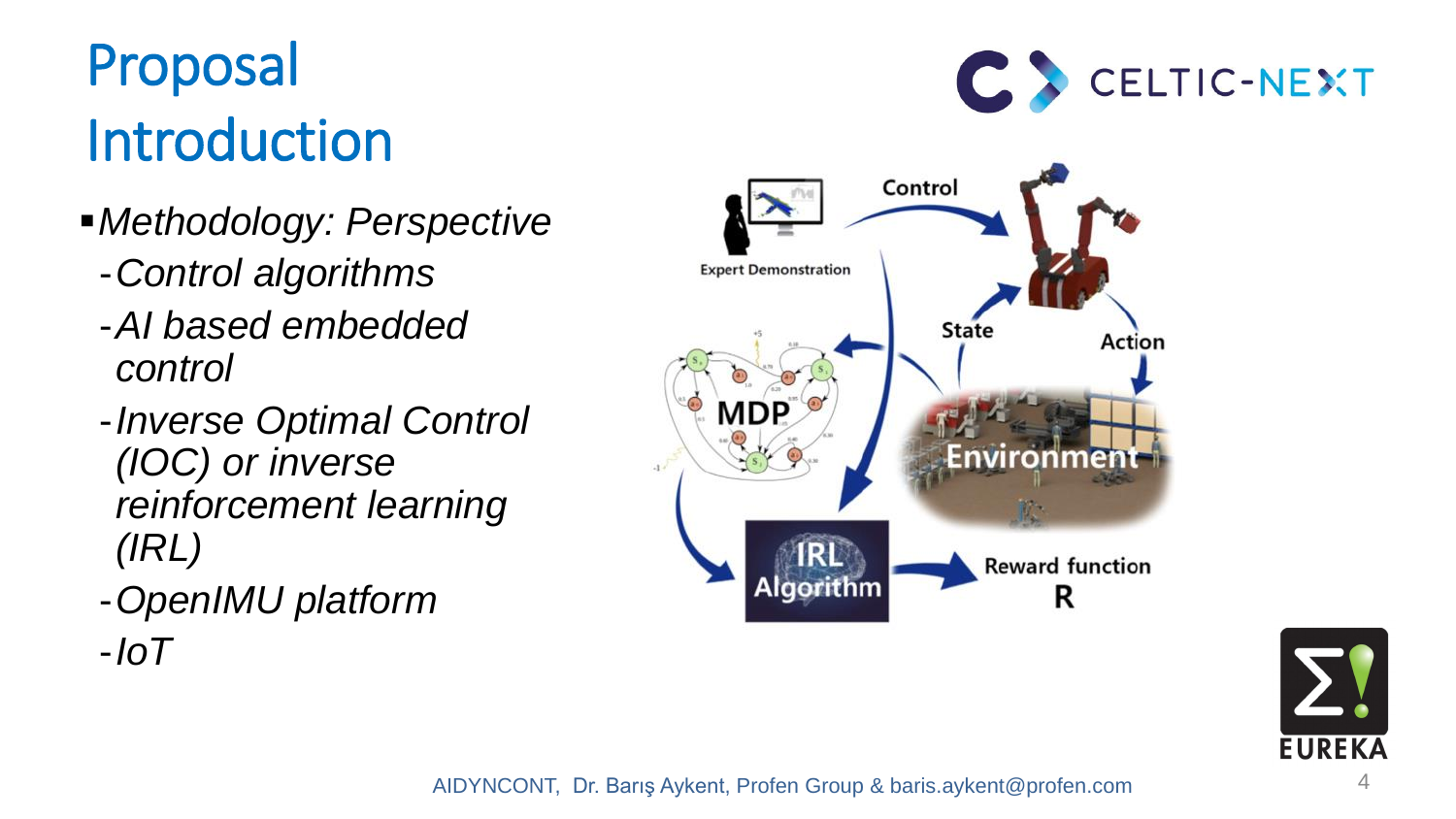## Proposal Introduction



There is a wide variety of sensor types used in the industry that need connection to the IoT. (Image: Postscapes)

#### AIDYNCONT, Dr. Barış Aykent, Profen Group & baris.aykent@profen.com 5

- Collecting IoT data in cloud and deploy AI from cloud to embedded nodes - Running AI driven edge nodes in parallel to embedded controllers to create a complete system





Assembling an IIoT sensor system is simpler when using standardized building blocks, such as with the M2.COM platform. (Image:  $M2$ . $COM$ )

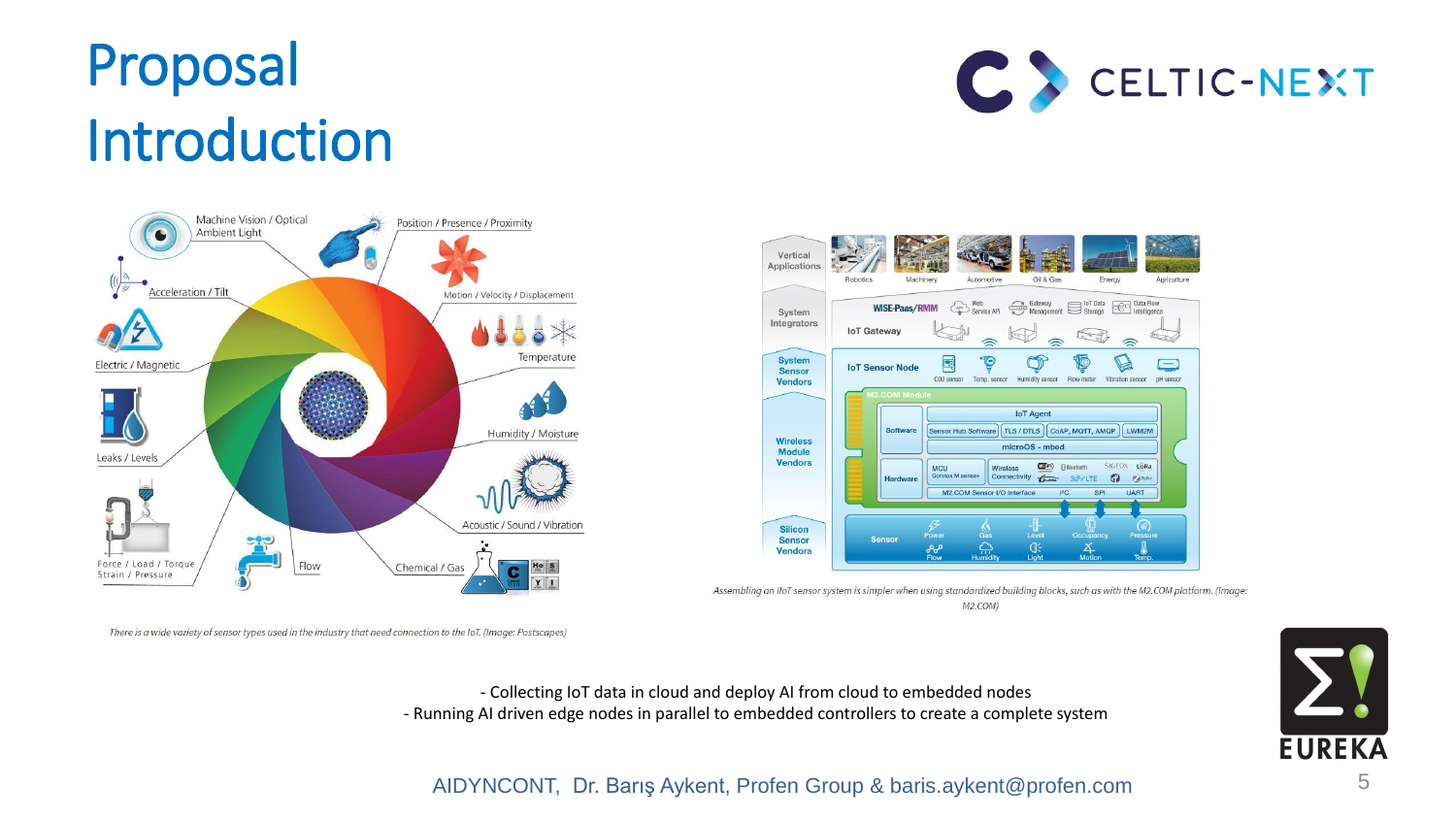# Proposal Introduction

AIDYNCONT, Dr. Barış Aykent, Profen Group & baris.aykent@profen.com 6



#### *Short info on expected outcome, impacts, schedule typical project:*

*that includes AI based dynamics control focusing in embedded software, embedded control*

*hardware platforms for motion control and embedded control for real dynamic systems such as X-Y pedestal antenna. This will also allow us to create databases for the testing and data*

- *Innovative parts of the AIDYNCONT project will be that it will be providing a TRL 6 system on control unit using IoT with open source software, modularity.*
- *Market relevance of AIDYNCONT project is that it will trigger the use of open software and acquisition.*
- *AIDYNCONT project will give the possibility to boost the following sectors and markets and as CAVE (CAVE-like Automatic Virtual Environment) digital twins.*
- *AIDYNCONT project will be increasing the innovation focusing in automated vehicles, smart manucaturing, engineering, etc.*

*increase the importance and utilization of the open source software developments, embedded control, control units development using IoT as well as the auxiliary tools such*

*factory/manufacturing domain and providing high accuracy AI based control functions/algorithms to be used in embedded control for real dynamic systems for*



*duration: 36 month*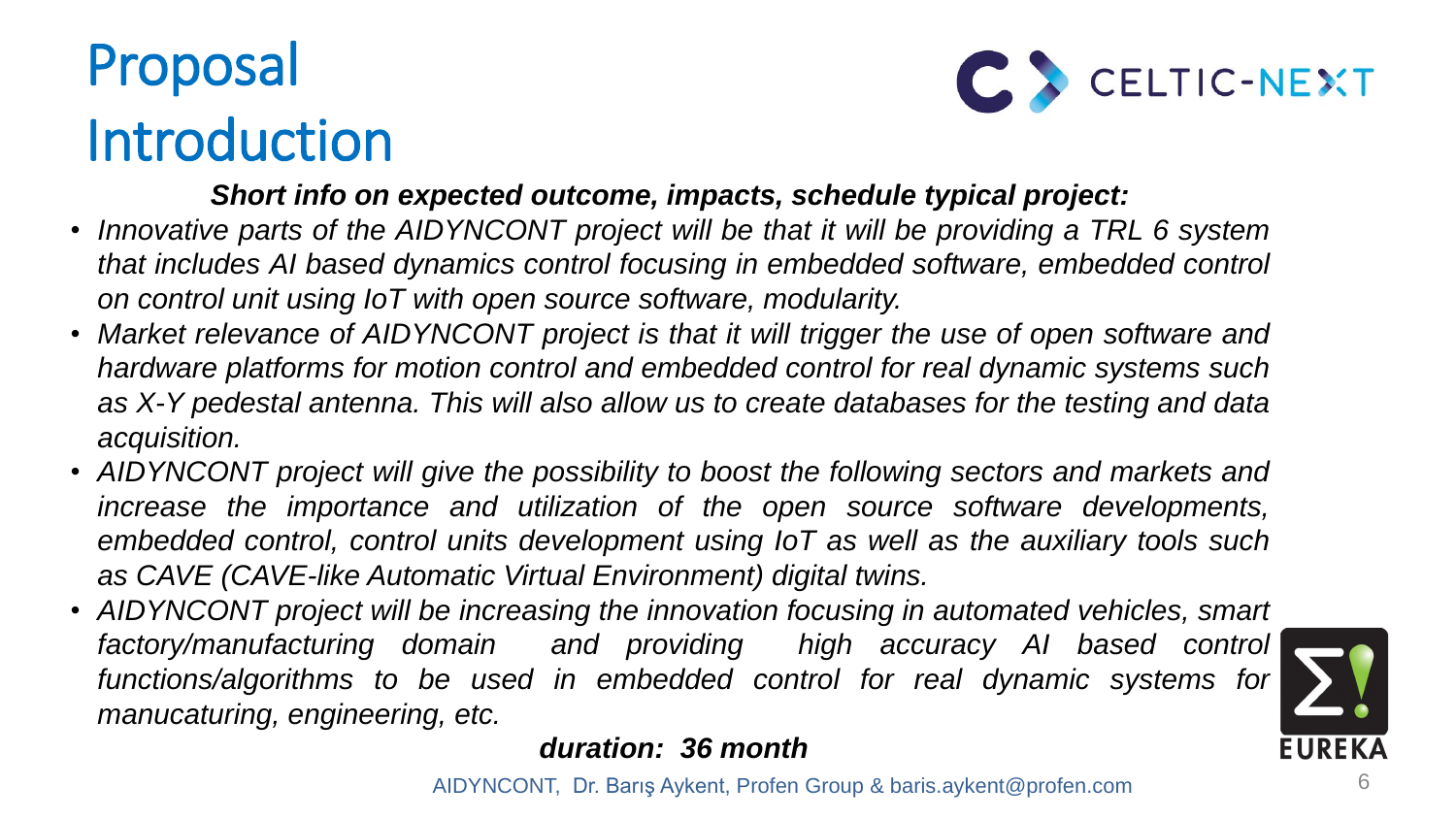### Partners

AIDYNCONT, Dr. Barış Aykent, Profen Group & baris.aykent@profen.com 7



#### *Involved countries: Expertise, profiles and types of partners you are looking for: - Coordinator*

- *- Use case provider*
- *AI, big data related institution (university), SME, large enterprise*
- 

 *- IoT related university, research lab, SME, large enterprise*